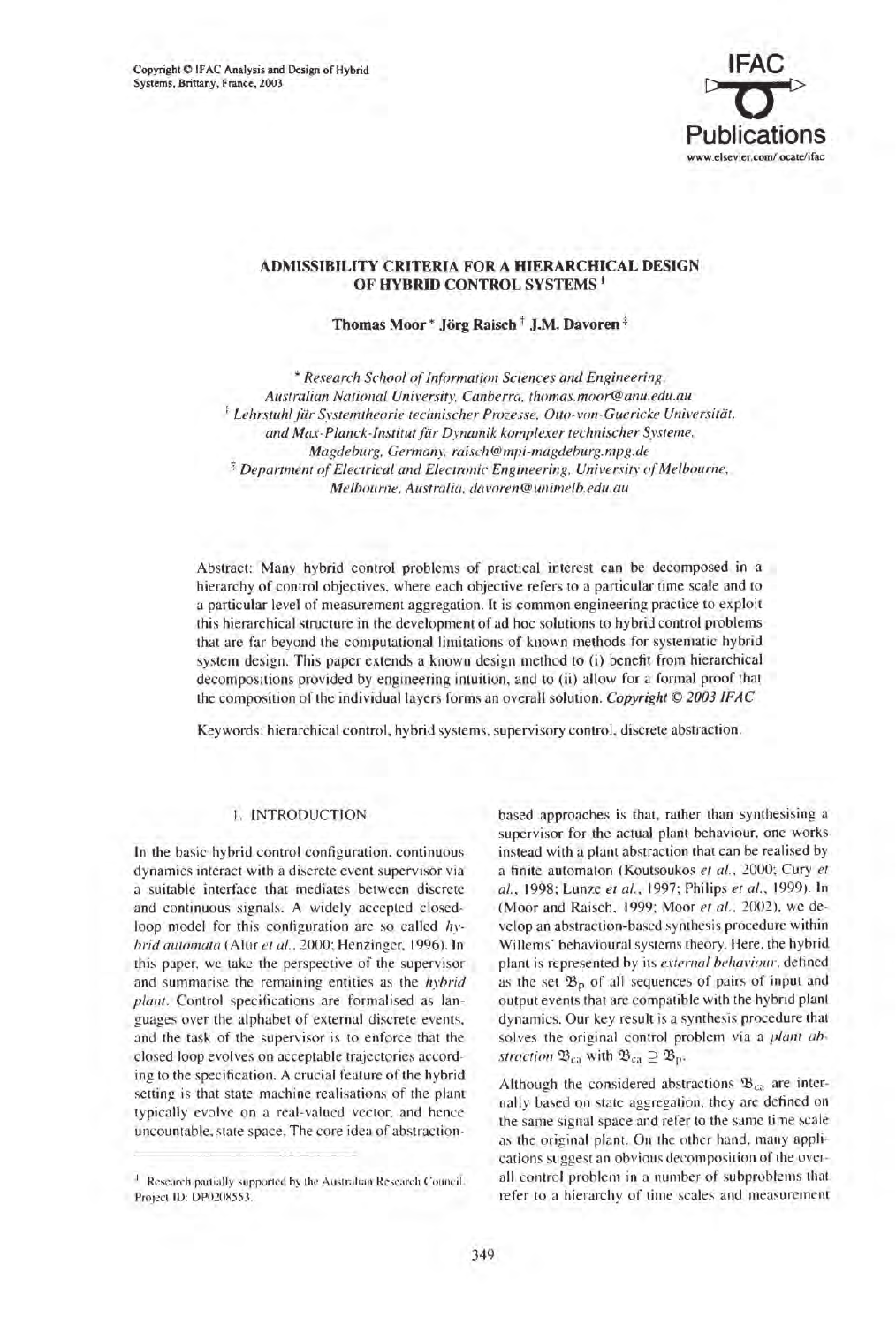aggregations. It is common engineering practice to use this type of decomposition to find ad hoc solutions that are far beyond the computational limitations of known systematic design methods. In this paper, we extend our previous work by additional layers between plant and supervisor to represent a hierarchy of time scales, measurement aggregations, subproblems and their solutions. We develop a method that is grounded in the engineering intuition used for the hierarchical ad hoc design of hybrid systems, and additionally provide a formal proof that the composition of all individual layers solves the original problem.

The framework here is inspired by that of hierarchical DES theory (Wong and Wonham, 1996), but is technically quite distinct because we need to use an input/output structure that adequately represents both time and event driven dynamics for hybrid systems. As in other hierarchical approaches to control (Pappas *et* aI., 2000; Caines and Wei, 1998), we are concerned with the preservation of fundamental properties across lcvcls of abstraction.

The paper is organised as follows. Section 2 summarises key results from (Moor and Raisch. 1999; Moor *et al..* 2002). In Section 3, we present a twolevel design that is readily shown to enforce the specification. The question whether the composed overall system satisfies standard admissibility conditions is more subtle. We develop sufficient criteria in Sections 4 and 5 for quasi-continuous low-level control and measurement aggregation, respectively. Section 6 extends the results to a multi-level configuration.

#### 2. ABSTRACTION-BASED SUPERVISORY CONTROL

The purpose of this section is to briefly summarise key results of our earlier work (Moor and Raisch, 1999; Moor *et* aI., 2002) in abstraction-based supervisory controller synthesis for hybrid systems within Willems' behavioural systems theory (Willems. 1991).

Willems defines the behaviour of a dynamical system as the set of all trajectories on which the system can possibly evolve. In this paper. we restrict our considerations to the discrete-times axis  $\mathbb{N}_0$ :

*Definition 1.* A *behaviour*  $\mathcal{B}$  *over a signal space W* is a set of maps  $w: \mathbb{N}_0 \to W$ ; i.e.  $\mathfrak{B} \subseteq W^{\mathbb{N}_0}$ .

The external plant behaviour  $\mathfrak{B}_p \subseteq W^{[1]}$  is defined as the set of all event sequences on which the hybrid plant can evolve in open loop. In (Moor et al., 2001). we carefully derive  $\mathfrak{B}_p$  for a broad class of hybrid systems based on the *hybrid automata* model (Alur *et al.*, 2000; Henzinger, 1996) and observe that  $\mathfrak{B}_p$  inherits the input/output structure from the underlying continuous dynamics; i.e. we have  $W := U \times Y$ and  $\mathfrak{B}_p$  conforms to a slightly weakened version of Willems' *110 behaviours:* 

*Definition 2.* A behaviour  $\mathfrak{B} \subseteq W^{\mathbb{N}_0}$  to said to be a *(strict) 11- behaviour W.r.t. (U.* Y), if 3

- (i) the *input is free*, i.e.  $P_1 \mathfrak{B} = U^{\mathbb{N}_0}$  and
- (ii) the *output does (strictly) not anticipate the input,* i.e.
	- $P_{\text{U}}\tilde{w}|_{[0,k]} = P_{\text{U}}\tilde{w}|_{[0,k]} \Rightarrow (\exists w \in \mathfrak{B})$  $\mathcal{P}_V$ wl<sub>[0,k]</sub>  $\mathcal{P}_V \tilde{w}$ <sub>[0,k]</sub> and  $\mathcal{P}_V w = \mathcal{P}_V \tilde{w}$ ] for all  $k \in \mathbb{N}_0$ ,  $\tilde{w}$ ,  $\tilde{w} \in \mathfrak{B}$ ; for the *strict* case the premiss on the I.h.s. is weakened to  $\mathcal{P}_{\mathbf{U}}\tilde{w}|_{[0,k)} = \mathcal{P}_{\mathbf{U}}\tilde{w}|_{[0,k)}.$

Adapting the concepts of supervisory control theory for DESs (Ramadge and Wonham, 1989) to the behavioural framework, the task of a supervisor  $\mathfrak{B}_{\text{sup}} \subseteq$  $W^{\mathbb{N}_0}$  is to restrict a plant behaviour  $\mathfrak{B}_p \subseteq W^{\mathbb{N}_0}$  so that the closed loop is guaranteed to evolve only on acceptable signals  $\mathfrak{B}_{\text{spec}} \subseteq W^{\mathbb{N}_0}$ . The closed-loop behaviour is defined by  $\mathfrak{B}_{cl} := \mathfrak{B}_{p} \cap \mathfrak{B}_{sup}$  and  $\mathfrak{B}_{sup}$ is said to *enforce the specification* if  $\mathfrak{B}_{\text{cl}} \subseteq \mathfrak{B}_{\text{spec}}$ .

In examining thc notion of 1/- behaviours, we idcntify two *admissibility criteria* for the interconnection of plant and supervisor: (i) any restrictions on the plant output shall only be imposed indirectly by restricting the plant input; and (ii) at any time thcre must be possible future evolution. Formally, we state:

*Definition 3.* A supervisor  $\mathfrak{B}_{\text{sup}} \subseteq W^{\mathbb{N}_0}$  is *admissible* to the plant  $\mathfrak{B}_p \subseteq W^{\mathbb{N}_0}$  if

- (i)  $\mathfrak{B}_{\text{sun}}$  is *generically implementable*, *i.e.*  $k \in \mathbb{N}_0$ ,  $w|_{[0,k]} \in \mathfrak{B}_{\text{sup}}|_{[0,k]}, \tilde{w}|_{[0,k]} \in W^{k+1}, \tilde{w}|_{[0,k]} \approx_{\text{v}}$  $w|_{[0,k]}$  implies  $\tilde{w}|_{[0,k]} \in \mathfrak{B}_{\text{sup}}|_{[0,k]}$ ; and
- (ii)  $\mathfrak{B}_{\mathfrak{p}}$  and  $\mathfrak{B}_{\sup}$  are *non-conflicting*, i.e.  $\mathfrak{B}_{\mathfrak{p}}|_{[0,k]} \cap$  $\mathfrak{B}_{\text{sup}}|_{[0,k]} = (\mathfrak{B}_{p} \cap \mathfrak{B}_{\text{sup}})|_{[0,k]}$  for all  $k \in \mathbb{N}_0$ .

This leads to the following formulation of the problem of supervisory control.

*Definition 4.* Given a plant  $\mathfrak{B}_{p} \subseteq W^{\mathbb{N}_{0}}$ ,  $W =$  $U \times Y$ , and a specification  $\mathfrak{B}_{\text{spec}} \subseteq W^{H_0}$ , the pair ('l3p . 'l3spedcp is a *supervisory control prohlelll.* A supervisor  $\mathfrak{B}_{\text{sup}} \subseteq W^{\mathfrak{B}_{n}}$  that is admissible to  $\mathfrak{B}_{p}$ and that enforces 'Bspec is said to be a *solurion* of  $(\mathfrak{B}_{p}, \mathfrak{B}_{\text{spec}})_{\text{cp}}$ .

 $^2$  [] denotes the positive integers and  $\mathbb{N}_0 := \mathbb{N} \cup \{0\}.$  The set of all sequences in W is denoted  $W^{\text{lin}} := \{w : \mathbb{N}_0 \to W\}.$ 

<sup>&</sup>lt;sup>3</sup> The *restriction* operator ( .) $|_{[k_1, k_2]}$ , maps sequences  $u \in W^{2n}$ to finite strings  $w|_{\{k_1, k_2\}} := w(k_1)w(k_1 + 1) \cdots w(k_2 - 1) \in$  $W^{k_2-k_1}$ , where we use  $W^0 := |\epsilon|$  and  $\epsilon$  denotes the *empty string*. For closed intervals, the operator  $(-1)[k_1, k_2]$  is defined accordingly. For  $W = U \times Y$ , we denote  $\mathcal{P}_U$  and  $\mathcal{P}_Y$  the natural projection operators to the respective component, i.e.  $P_U u = u$  and  $P_Y u = y$ for  $w = \{u, v\}, u \in U^{\{1, 0\}}, v \in Y^{\{1, 0\}}$ . We use  $\tilde{w}\left[\{0, k\right] \approx_{\mathcal{Y}} \tilde{w}\left[\{0, k\right]\}$ as an abbreviation for the two strings to be identical up to the last output event. i,e,  $\mathcal{P}_U \tilde{w} |_{[0,k]} = \mathcal{P}_U w \cdot_{[0,k]}$  and  $\mathcal{P}_Y \tilde{w} |_{[0,k]} =$  $P_Y w$  ||0 k+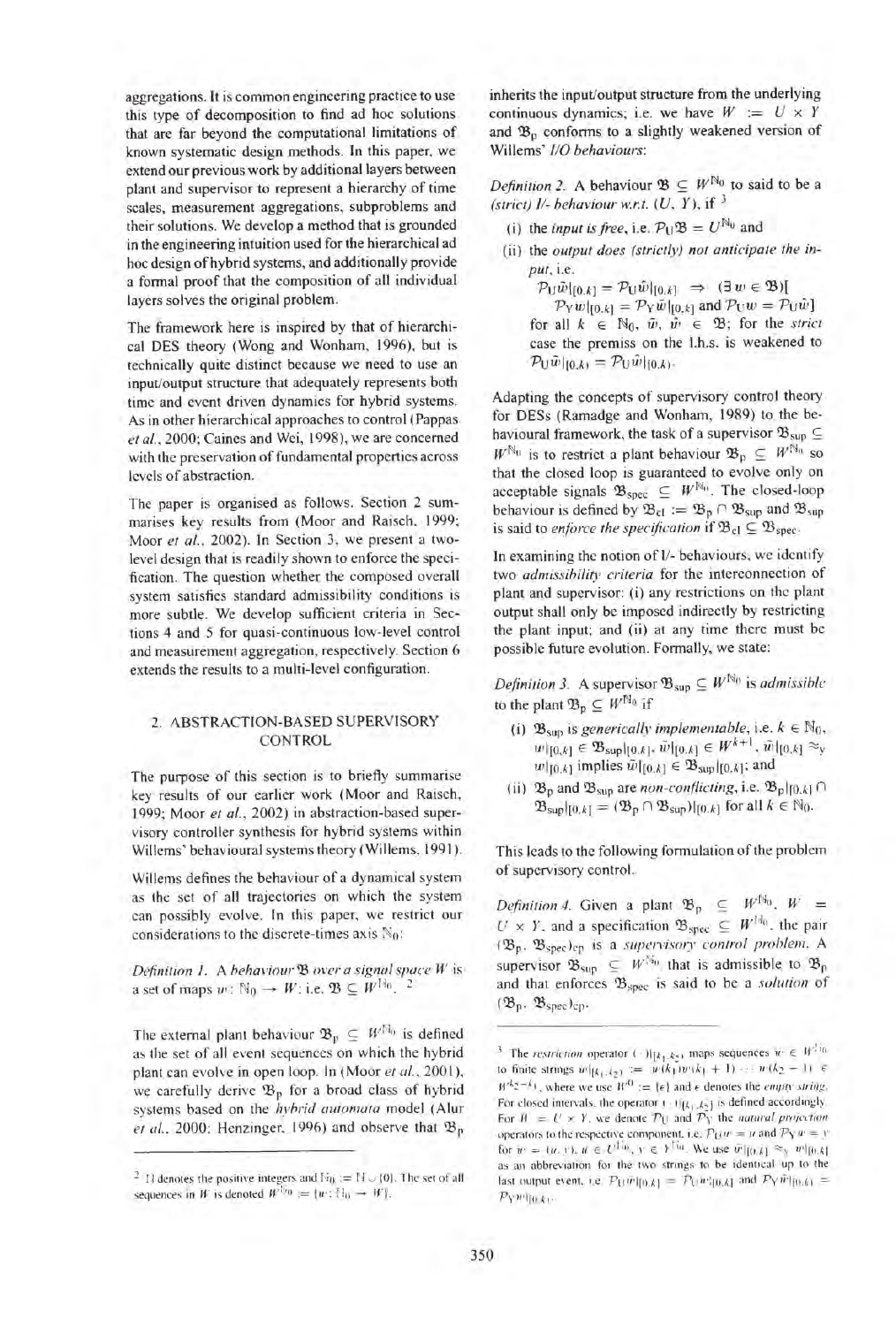If both  $\mathfrak{B}_p$  and  $\mathfrak{B}_{\text{spec}}$  were realised by finite automata, the *least restrictive solution* of  $({\mathfrak{B}}_p, {\mathfrak{B}}_{\rm spec})_{\rm cp}$  could be readily computed. While a finite automaton realisation for  $\mathfrak{B}_{\text{spec}}$  is a modest requirement, the hybrid plant in general is *not* realisable on a finite state space. We approach the problem by replacing  $\mathfrak{B}_p$  with an *abstraction*  $\mathfrak{B}_{ca}$  (so  $\mathfrak{B}_{p} \subseteq \mathfrak{B}_{ca}$ ) that is realised by a finite automaton; so we can establish a solution  $\mathfrak{B}_{\text{sup}}$  of  $(\mathfrak{B}_{\text{ca}}, \mathfrak{B}_{\text{spec}})_{\text{cp}}$ . Clearly,  $\mathfrak{B}_{\text{sup}}$  enforces the specification for the original plant:  $\mathfrak{B}_{p} \cap \mathfrak{B}_{\text{sup}} \subseteq \mathfrak{B}_{p} \cap$  $\mathfrak{B}_{ca} \subseteq \mathfrak{B}_{\text{spec}}$ . An argument that shows that  $\mathfrak{B}_{\text{sup}}$  also is admissible to  $\mathfrak{B}_p$  can be based on the following notion of *completeness:* 

*Definition 5.* A behaviour  $\mathfrak{B} \subseteq W^{\mathbb{N}_0}$  is *complete* if  $w \in \mathfrak{B} \Leftrightarrow \forall k \in \mathbb{N}_0 : w|_{[0,k]} \in \mathfrak{B}|_{[0,k]}$ .

By the following proposition, admissibility of a supervisor is independent of the particular plant dynamics provided that all involved behaviours are complete.

*Proposition 6.* Let  $\mathfrak{B}_p \subseteq W^{\mathbb{N}_0}$  be a complete  $1/-$  behaviour and  $\mathfrak{B}_{\text{sup}} \subseteq W^{\mathbb{N}_0}$  be complete and generically implementable. Then  $\mathfrak{B}_p$  and  $\mathfrak{B}_{\text{sup}}$  are nonconflicting.

For the rest of this paper, we restrict consideration to complete behaviours, and we obtain our main result for abstraction-based supervisory control as a consequence of Proposition 6.

*Theorem 7.* Let  $\mathfrak{B}_{\text{ca}} \subseteq W^{\mathbb{N}_0}$ ,  $W = U \times Y$ , be an abstraction of an I/- behaviour  $\mathfrak{B}_p \subseteq W^{\mathbb{N}_0}$ , let  $\mathfrak{B}_{\text{spec}} \subseteq W^{\mathbb{N}_0}$ , and let  $\mathfrak{B}_{\text{sup}} \subseteq W^{\mathbb{N}_0}$  be a solution to the supervisory control problem  $(\mathfrak{B}_{ca}, \mathfrak{B}_{spec})_{cp}$ . If  $\mathfrak{B}_p$  and  $\mathfrak{B}_{\text{sup}}$  are complete then  $\mathfrak{B}_{\text{sup}}$  is a solution of  $(\mathfrak{B}_{p}, \mathfrak{B}_{\text{spec}})_{\text{cp}}$ .

# 3. A TWO-LEVEL BOTTOM-UP DESIGN

We motivate our approach with a mobile robot scenario. in which a robot shall patrol some area. Suppose we are given the robot behaviour  $\mathfrak{B}^1_{p}$  over a signal space  $W_L = U_L \times Y_L$ , where  $U_L$  represents low-level inputs for acceleration and *Y*<sub>L</sub> represents velocity and position. The control objective can be represented by the set  $\mathfrak{B}^1_{\text{spec}} \subseteq W_t^{\mathbb{N}_0}$  of all signals that correspond to some motion that we regard as an acceptable patroling behaviour. e.g. we may partition the area and consider all paths as acceptable that pass through the partition blocks in a cyclic fashion. This leads to the control problem  $({\mathfrak B}_p^1, {\mathfrak B}_{\operatorname{spec}}^1)_{\operatorname{cp}}$  and we seek a solution  $\mathfrak{B}^{\mathfrak{l}}_{\text{sup}} \subseteq W_1^{\mathbb{N}_0}$ . However, a reasonably accurate plant model  $\mathfrak{B}^1_{p}$  will be based on the mechanics of the robot, and it appears impractical to solve  $(\mathfrak{B}_{p}^{L}, \mathfrak{B}_{\text{spec}}^{L})_{cp}$  "in one go" . Engineering intuition suggests that we first design a family of low-level controllers that implement elementary manoeuvres like "move forward". "turn right", "turn left". In a second design step, we ask for a high-level supervisor to schedule the elementary manoeuvres to achieve the desired patroling behaviour. The high-level supervisor  $\mathfrak{B}^{\mathsf{H}}_{\text{sup}} \subseteq W_{\mathsf{H}}^{\mathsf{N}_0}$ operates on a high-level signal space  $W_H = U_H \times Y_H$ , where each control action in  $U_H$  selects a particular low-level controller and the measurement events in  $Y_H$  correspond to a coarse quantisation of the robot position, perhaps based on the partition blocks used for the statement of  $\mathfrak{B}^{\mathsf{L}}_{\text{spec}}$ .

The relationship between low-level and high-level signals is formally represented by a behaviour  $\mathfrak{B}_{\mathfrak{m}}$  over  $W_H \times W_L = U_H \times Y_H \times U_L \times Y_L$ ; see Figure 1. Note that the behaviour  $\mathfrak{B}_{\text{im}}$  may itself exhibit nontrivial dynamics and therefore provides a universal tool to link the two levels.



Fig. 1. Plant (supervisor) perspective, dashed (dotted)

From the perspective of the low-level plant  $\mathfrak{B}^{\rm t}_{\rm n}$ , the interconnection of  $\mathfrak{B}_{im}$  with  $\mathfrak{B}_{sup}^{\mu}$  plays the role of a compound low-level supervisor  $\mathfrak{B}^{\mathsf{L}}_{\mathsf{Im}}[\mathfrak{B}^{\mathsf{H}}_{\mathsf{sup}}]$  over  $W_{\mathsf{L}}$ , as indicated by the dashed box in Figure I. The external behaviour  $\mathfrak{B}^{\text{L}}_{\text{im}}[\mathfrak{B}^{\text{H}}_{\text{sup}}]$  is given by the projection of  $\mathfrak{B}_{\text{im}}$  into  $W_1^{\mathbb{N}_0}$  with the internal high-level signal restricted to  $\mathfrak{B}_{\text{sun}}^{\text{H}}$ :

$$
\mathfrak{B}_{\text{tm}}^{\text{L}}[\mathfrak{B}_{\text{sup}}^{\text{H}}] :=
$$
  

$$
\{w^{\text{L}} | (\exists w^{\text{H}} \in \mathfrak{B}_{\text{sup}}^{\text{H}}) [\ (w^{\text{H}}, w^{\text{L}}) \in \mathfrak{B}_{\text{tm}}] \}. \quad (1)
$$

In addressing the original problem  $({\mathfrak B}_{p}^{\rm L},\,{\mathfrak B}_{\rm spec}^{\rm L})_{\rm cp},$  we require that  $\mathfrak{B}^1_{\text{im}} [\mathfrak{B}^H_{\text{sup}}]$  solves  $(\mathfrak{B}^1_{p}, \mathfrak{B}^1_{\text{spec}})_{\text{cp}}$ , and, in particular. enforces the specification:

$$
\mathfrak{B}_{p}^{1} \cap \mathfrak{B}_{\text{im}}^{1}[\mathfrak{B}_{\text{sup}}^{1}] \subseteq \mathfrak{B}_{\text{spec}}^{1} \tag{2}
$$

From the perspective of the high-level supervisor  $\mathfrak{B}^n_{\text{sup}}$ , we obtain from interconnecting  $\mathfrak{B}_{\text{im}}$  with  $\mathfrak{B}^1_{\text{p}}$  a compound high-level plant  $\mathfrak{B}_{im}^{1}[\mathfrak{B}_{p}^{1}]$  over  $W_{11}$  (dotted box in Figure I):

$$
\mathfrak{B}_{\text{tm}}^{\text{II}}[\mathfrak{B}_{\text{P}}^{\text{I}}] :=
$$
  

$$
\{w^{\text{II}} \mid (\exists w^{\text{I}} \in \mathfrak{B}_{\text{P}}^{\text{I}}) [\ (w^{\text{II}}, w^{\text{I}}) \in \mathfrak{B}_{\text{tm}}] \},
$$
 (3)

Although we are not given a high-level specification. we still need to fulfil the admissibility criteria for system interconnection:  $\mathfrak{B}^{\text{II}}_{\text{sup}}$  must be generically implementable, and  $\mathfrak{B}^H_{\text{im}}[\mathfrak{B}^1_{p}]$  and  $\mathfrak{B}^H_{\text{sup}}$  must be nonconflicting. We summarise our discussion of Figure I:

*Definition 8.* The pair  $(\mathfrak{B}_{mn}, \mathfrak{B}_{\text{sup}}^{\text{II}})$ <sub>Il</sub> is a *two-level hierarchical solution* to the supervisory control problem  $(\mathfrak{B}_{p}^{1}, \mathfrak{B}_{\text{spec}}^{1})_{cp}$  if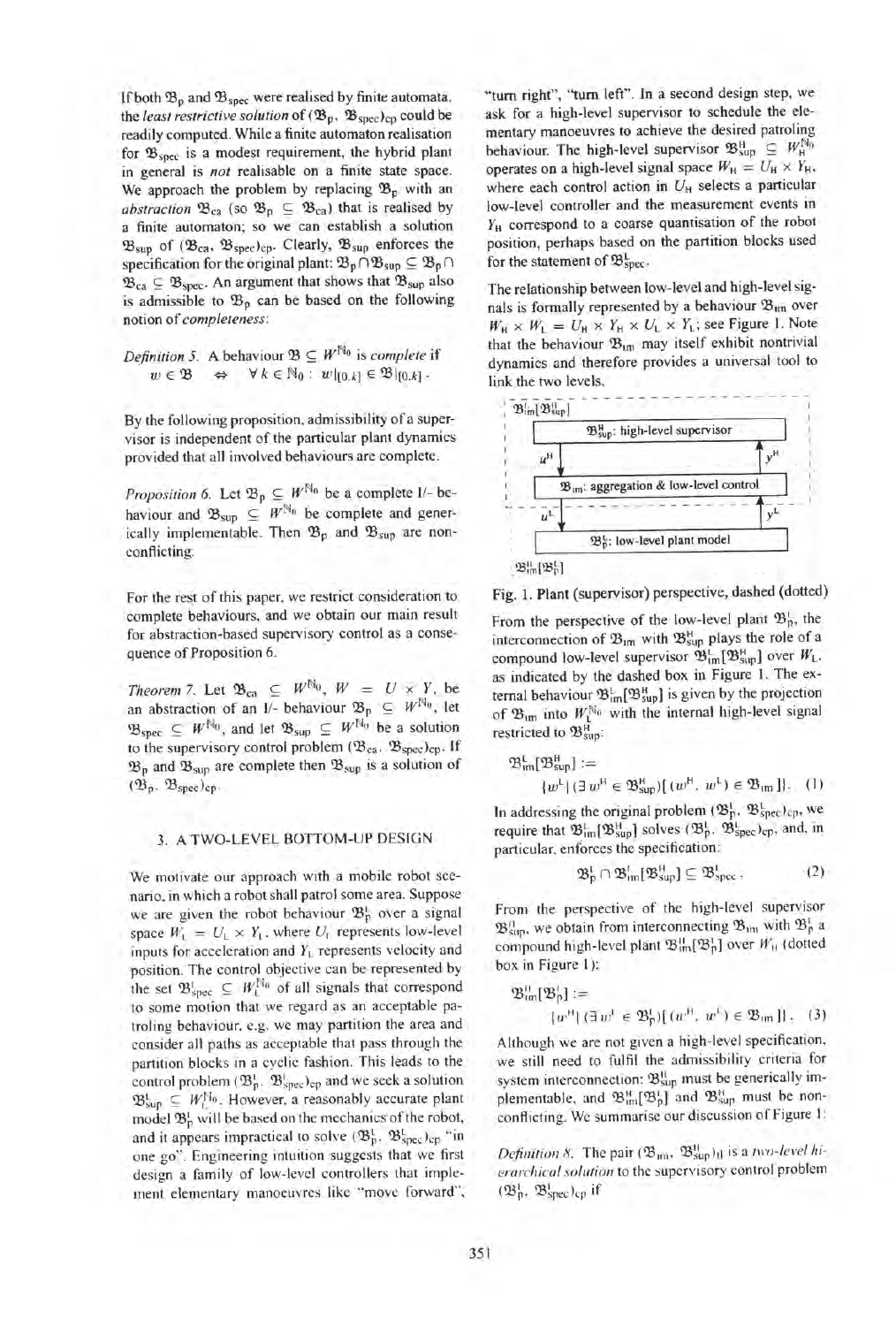(i)  $\mathfrak{B}^{\mathsf{L}}_{\mathsf{D}} \cap \mathfrak{B}^{\mathsf{L}}_{\mathsf{im}}[\mathfrak{B}^{\mathsf{H}}_{\mathsf{sup}}] \subseteq \mathfrak{B}^{\mathsf{L}}_{\mathsf{spec}},$  and

(iia) 
$$
\mathfrak{B}_{\text{im}}^{\text{L}}[\mathfrak{B}_{\text{sup}}^{\text{H}}]
$$
 is admissible to  $\mathfrak{B}_{\text{p}}^{\text{L}}$ , and

(iib)  $\mathfrak{B}^H_{\text{sup}}$  is admissible to  $\mathfrak{B}^H_{\text{inf}}[\mathfrak{B}^L_{\text{p}}]$ .

We are now in the position to recover the intuitive bottom-up-design motivated by the mobile robot scenario. In a first step, we represent the *intended* relationship between high-level signals and low-level signals. Formally, let  $\mathfrak{B}^{\text{HL}}_{\text{spec}} \subseteq (W_H \times W_L)^{\mathbb{N}_0}$  denote the set of all signal pairs  $(w^H, w^L)$  that conform with the desired effect of high-level control actions on the lowlevel plant  $\mathfrak{B}_p^1$ , and the desired scheme of measurement aggregation to generate high-level measurement events from low-level signals. We then ask the intermediate layer  $\mathfrak{B}_{\text{im}}$  to enforce the specification  $\mathfrak{B}_{\text{spec}}^{\text{HL}}$ when interconnected with the low-level plant  $\mathfrak{B}^1_p$ . This condition is expressed by the following inclusion:

$$
\{(w^{\rm H}, w^{\rm L}) \in \mathfrak{B}_{\rm im} | w^{\rm L} \in \mathfrak{B}_{\rm p}^{\rm L}\} \subseteq \mathfrak{B}_{\rm spec}^{\rm HL} \, . \qquad (4)
$$

Suppose we have designed  $\mathfrak{B}_{101}$  according to Eq. (4) and, in a second step, we want to design  $\mathfrak{B}^H_{\text{sup}}$ . Thus, we are looking for an abstraction  $\tilde{\mathfrak{B}}_p^H$  of the high-level plant  $\mathfrak{B}^H_{\text{im}}[\mathfrak{B}^L_{\text{p}}]$  and for a high-level specification  $\mathfrak{B}^H_{\text{spec}}$ that expresses  $\mathfrak{B}^{\mathsf{L}}_{\text{spec}}$  in terms of high-level signals. Both can be obtained from Eq. (4):

$$
\widetilde{\mathfrak{B}}_{p}^{H} := \{w^{H} | (\exists w^{L}) [ (w^{H}, w^{L}) \in \mathfrak{B}_{\rm spec}^{H} ] \}; \qquad (5)
$$

$$
\widetilde{\mathfrak{B}}_{\text{spec}}^{\text{H}} := \{ w^{\text{H}} \mid (\forall w^{\text{L}}) \mid (w^{\text{H}}, w^{\text{L}}) \in \mathfrak{B}_{\text{spec}}^{\text{H}} \implies w^{\text{L}} \in \mathfrak{B}_{\text{spec}}^{\text{L}} \} \}.
$$
 (6)

Observe that the control problem  $({\mathfrak{B}}_p^H,~{\mathfrak{B}}_{\rm spec}^H)_{\rm cp}$  does not depend on the actual low-level plant under lowlevel control  $\mathfrak{B}^{\text{H}}_{\text{im}}[\mathfrak{B}^{\text{L}}_{\text{n}}]$ , but only on the intended outcome  $\mathfrak{B}_{\text{spec}}^{\text{HL}}$  of the preceeding low-level design. In our motivational robot scenario,  $\mathfrak{B}_{\text{spec}}^{\text{HL}}$  may be modelled by a *linear hybrid automata* (Alur et al., 2000) in which a two dimensional polyhedral differential inclusion specifies constraints on the continuous evolution of the robot's position. *reset relations* abstract motion during the settling time of the low-level controllers. and *mode invariants* correspond to the measurement aggregation in that the high-level supervisor is only notified of discrete *mode transitions.* A high-level supervisor  $\mathfrak{B}^H_{\text{sup}}$  that solves  $({\mathfrak{B}}^H_{p},{\mathfrak{B}}^H_{\text{spec}})_{\text{cp}}$  can then be computed efficiently, e.g. using the methods presented in (Moor and Raisch, 1999; Moor *et al .. 2002).* 

In general, the choice of  $\mathfrak{B}_{\text{spec}}^{\text{HL}}$  can be guided by the same engineering intuition that we would use in a hierarchical ad hoc design. The contribution here is to develop a framework in which we can formally prove that the composition of a high-level controller with an intermediate layer forms a solution of the original problem. Proposition 9 provides a first step in this proof and shows that a high-level supervisor design based on  $({\tilde{\mathfrak{B}}_p^H},\,{\tilde{\mathfrak{B}}_{\rm spec}^H})_{cp}$  satisfies requirement (i) in Definition 8: the overall configuration enforces the low-level specification. In the following sections, we address the admissibility criteria (iia) and (iib).

*Proposition 9.* Any solution  $\mathfrak{B}^H_{\text{sun}}$  of  $(\tilde{\mathfrak{B}}^H_{p}, \tilde{\mathfrak{B}}^H_{\text{since}})_{\text{cp}}$ satisfies  $\mathfrak{B}^{\text{L}}_{p} \cap \mathfrak{B}^{\text{L}}_{\text{im}} [\mathfrak{B}^{\text{H}}_{\text{sup}}] \subseteq \mathfrak{B}^{\text{L}}_{\text{spec}}.$ 

#### 4. ADMISSIBILITY: UNIFORM TIME SCALES

What properties should we ask for  $\mathfrak{B}_{im}$  in order to satisfy the admissibility criteria in Definition 8? In this section, we examine the case of *quasi-continuous*  controllers, i.e. controllers that have been designed by continuous methods but are technically realised by digital hardware at a reasonably high sampling rate and a comparatively fine quantisation. An important feature of this setting is a uniform time scale on all signals, e.g.  $y^L(k)$  takes place at the same physical time as  $y^H(k)$ .

Natural candidates for  $\mathfrak{B}_{im}$  are I/- behaviours, where  $u^H$  and  $y^L$  play the role of the input to  $\mathfrak{B}_{\mathfrak{m}}$  while  $y^H$ and  $u^L$  are considered outputs. In addition, we require that  $\mathfrak{B}_{im}$  and  $\mathfrak{B}_{p}^{\mathsf{L}}$  be complete, and from this conclude that the I/- property of  $\mathfrak{B}^1_p$  is passed on to  $\mathfrak{B}^H_{\text{in}}[\mathfrak{B}^L_p]$ . In order to derive completeness of  $\mathfrak{B}_{\text{im}}^H[\mathfrak{B}_p^L]$ , we require that all signal spaces are finite sets.

*Lemma 10.* If  $\mathfrak{B}_{\text{im}}$  is a complete strict I/- behaviour w.r.t.  $(U_H \times Y_L, Y_H \times U_L)$ , and if  $\mathfrak{B}^L_p$  is a complete I/behaviour w.r.t.  $(U_L, Y_L)$ , then  $\mathfrak{B}^H_{nn}[\mathfrak{B}^L_n]$  is a complete *1/-* behaviour w.r.t.  $(U_H, Y_H)$ .

The same criteria not only preserves the 1/- structure of  $\mathfrak{B}^{\mathsf{L}}_{\mathsf{S}}$  but also generic implementability of  $\mathfrak{B}^{\mathsf{H}}_{\mathsf{S}^{\mathsf{U}}}\,$ 

*Lemma 11.* If  $\mathfrak{B}_{im}$  is a complete strict I/- behaviour w.r.t.  $(U_H \times Y_L, Y_H \times U_L)$ , and if  $\mathfrak{B}^H_{\text{sup}}$  is complete and generically implementable, then  $\mathfrak{B}^1_{\text{im}}[\mathfrak{B}^{\text{H}}_{\text{sup}}]$  is complete and generically implementable.

Suppose we have found a complete solution  $\mathfrak{B}_{\text{sup}}^{\text{H}}$ of  $({\mathfrak{B}}_{p}^{H}, {\mathfrak{B}}_{\text{spec}}^{H})_{\text{cp}}$ , and suppose that  ${\mathfrak{B}}_{\text{spec}}^{HL}$  is implemented by a complete strict I/- behaviour  $\mathfrak{B}_{1\text{m}}$ . Under the hypothesis of Lemmata II and 10 we condude together with Proposition 6 that the admissibility criteria (iia) and (iib), Definition 8, are satisfied. Hence. by Proposition 9, the pair  $(\mathfrak{B}_{nn}, \mathfrak{B}_{sup}^H)_{\text{tl}}$  is a two-level hierarchical solution of  $({\mathfrak B}^1_{p}, {\mathfrak B}^1_{\text{spec}})_{\text{cp}}$ .

#### 5. ADMISSIBILITY: DIFFERENT TIME SCALES

The proposed high-level measurement signal in the robot scenario shall notify the high-level supervisor whenever the robot position passes into a different partition cell. Therefore. high-level and low-level signals refer to different time scales. Furthermore. the relationship between the high-level and low-level timing is not determined by a fixed factor but is event driven by the low-level measurement signal. We develop an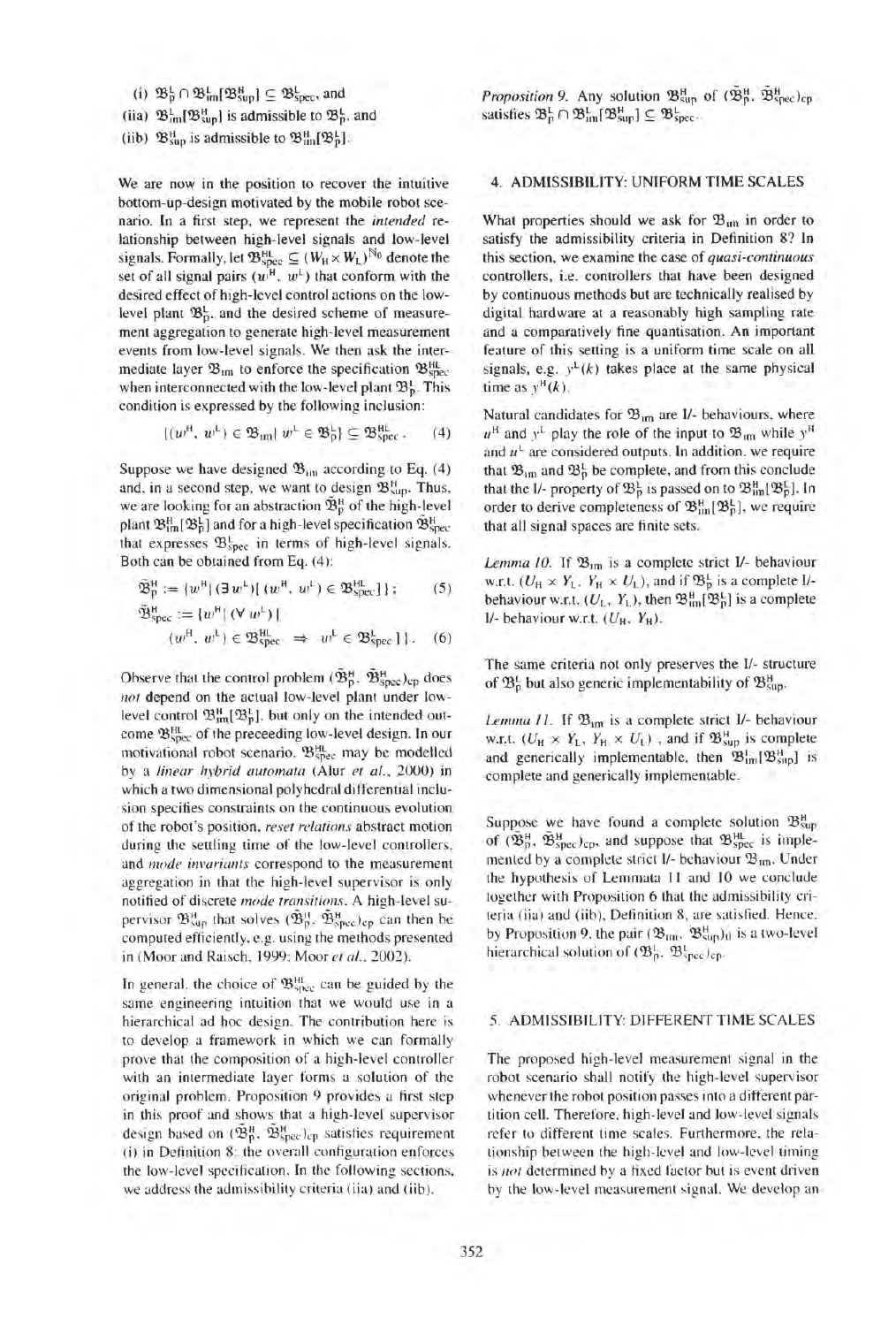internal structure for  $\mathfrak{B}_{\mathfrak{m}}$  that implements this dynamic relationship as a general tool of measurement aggregation.

The following definition extends the basic notion of causal maps (e.g. (Khalil, 1996)) in referring to different time scales for cause and effect, respectively:

*Definition 12.* Let  $F: U^{\mathbb{N}_0} \rightarrow Y^{\mathbb{N}_0}$  and  $T: U^{\mathbb{N}_0} \rightarrow$  $N_0^{N_0}$ . The operator *F* is said to be *causal* if

$$
\tilde{u}|_{[0,k]} = \hat{u}|_{[0,k]} \quad \Rightarrow \quad F(\hat{u})|_{[0,k]} = F(\hat{u})|_{[0,k]} \tag{7}
$$

for all  $k \in \mathbb{N}_0$ ,  $\tilde{u}$ ,  $\tilde{u} \in U^{\mathbb{N}_0}$ . The operator F is said to be *strictly causal* if

$$
\tilde{u}|_{[0,k)} = \hat{u}|_{[0,k)} \quad \Rightarrow \quad F(\hat{u})|_{[0,k]} = F(\hat{u})|_{[0,k]} \tag{8}
$$

for all  $k \in \mathbb{N}_0$ ,  $\tilde{u}$ ,  $\hat{u} \in U^{\mathbb{N}_0}$ . The operator T is said to be a *dynamic time scale* if T is strictly causal and if the *time transformation*  $T(u)$ :  $\mathbb{N}_0 \rightarrow \mathbb{N}_0$  is surjective and monotone increasing for all  $u \in U^{\mathbb{N}_0}$ . The operator *F* is said to be *causal W.r.t. T* if *T* is a dynamic time scale and if

$$
\begin{aligned}\n\tilde{u}|_{[0,j]} &= \hat{u}|_{[0,j]} \quad \Rightarrow \quad F(\tilde{u})|_{[0,k]} = F(\hat{u})|_{[0,k]} \quad (9) \\
\text{for } k &= T(\tilde{u})(j) \text{ and all } j \in \mathbb{N}_0, \, \tilde{u}, \, \hat{u} \in U^{\mathbb{N}_0}.\n\end{aligned}
$$

For a fixed input  $u$ , the time transformation  $T(u)$  maps low-level time  $j \in \mathbb{N}_0$  to high-level time  $k \in \mathbb{N}_0$ . By requiring that  $T$  itself is a strictly causal operator, we ensure that at any instant of time the transformation  $T(u)$  only depends on the strict past of  $u$ .

In our target application, the low-level measurement signal  $y^L$  plays the role of the input *u* and drives the time transformation  $T(y^L)$ . The high-level measurement is generated by  $y^H = F(y^L)$  where the operator  $F: Y_1^{\mathbb{N}_0} \to Y_{\mathbb{H}}^{\mathbb{N}_0}$  is required to be causal w.r.t. *T*. As an example for a realisation of *F,* consider an automaton that generates high-level events whenever the lowlevel measurement equals a given value or completes a given cycle.

We relate high-level controls *u"* and low-level controls  $u^1$  by a sample-and-hold device that is triggered by the time transformation  $T(v^1)$ ; i.e. successive high-level control actions are passed on to the lower level whenever a high-level measurement is generated. Formally, this is expressed by  $u^1 = u^1 \circ T(v^1)$ .

In summary, our candidate  $\mathfrak{B}_{\text{im}}$  is constructed from a dynamic time scale *T* and an operator *F* that is causal w.r.t. T. Figure 2 illustrates the formal definition:

$$
\mathfrak{B}_{\text{im}} := \{ (u^0, y^0, u^1, y^1) | y^0 = F(y^1) \text{ and } u^1 = u^0 \circ T(y^1) \}, \quad (10)
$$

Our candidate  $\mathfrak{B}_{1m}$  turns out to be complete:

*Proposition 13.* Given a dynamic time scale  $T: Y_1^{(3)} \rightarrow$  $N_0$ <sup>H<sub>0</sub></sup> and an operator *F*:  $Y_1^{M_0} \rightarrow Y_1^{H_0}$  that is causal w.r.t. *T*, define  $\mathfrak{B}_{\text{im}}$  by Eq. (10). Then  $\mathfrak{B}_{\text{im}}$  is complete.



Fig. 2. Relation between time scales in  $\mathfrak{B}_{1m}$ 

Analogous to the results in Section 4, the candidate  $\mathfrak{B}_{\text{tm}}$  from Eq. (10) preserves the input/output structure of a plant and generic implementability of a supervisor.

Lemma 14. Under the hypothesis of Proposition 13, and if  $\mathfrak{B}_{p}^{L}$  is a complete I/- behaviour w.r.t.  $(U_{L}, Y_{L})$ , it follows that  $\mathfrak{B}^H_{\text{im}}[\mathfrak{B}^L_{p}]$  is a complete I/- behaviour W.r.t.  $(U_H, Y_H)$ .

*Lemma 15.* Under the hypothesis of Proposition 13. and provided that  $\mathfrak{B}^H_{\text{sup}}$  is complete and generically implementable, it follows that  $\mathfrak{B}^1_{\text{im}}[\mathfrak{B}^H_{\text{sub}}]$  is complete and generically implementable.

Along the same line of thought as in the previous section, Lemmata 14 and 15 can be used to show that if the intermediate specification  $\mathfrak{B}_{\rm spec}^{\rm HL}$  is implemented through a behaviour  $\mathfrak{B}_{\text{um}}$  according to Eq. (10), the pair  $(\mathfrak{B}_{im}, \mathfrak{B}_{sup}^H)_{\text{tl}}$  is a two-level hierarchical solution of  $(\mathfrak{B}_{p}^{\mathfrak{l}}, \mathfrak{B}_{\text{spec}}^{\mathfrak{l}})_{\text{cp}}$ .

#### 6. MULTI-LEVEL HIERARCHICAL DESIGN

To treat typical hybrid control configurations. we would like to combine at least two intermediate layers for low-level control and measurement aggregation. respectively. In this section, we show that our results readily extend to a multi-level configuration.

Let  $W_i = U_i \times Y_i$  denote the signal space on the *i*-th level,  $0 \le i \le m$ , and consider a low-level plant  $\mathfrak{B}_{p}^{0}$  over  $W_{0}$ , intermediate layers  $\mathfrak{B}_{im}$  over  $W_i \times W_{i-1}$ ,  $1 \le i \le m$ , and a high-level supervisor  $\mathfrak{B}_{\text{sun}}^m$  over  $W_m$ . We assume that  $\mathfrak{B}_{p}^0$  is a complete  $1/-$  behaviour. that  $\mathfrak{B}_{\text{sup}}^{m}$  is complete and generically implementable. and that each intermediate layer is of either type discussed in Section 4 and 5. For the levels  $i, 0 \le i \le m$ , we iteratively define the behaviour from the plant perspective

 $\mathfrak{B}^{i}_{\sup}:=[w^{i}]\ \exists\ w^{i+1}\in\mathfrak{B}^{i+1}_{\sup}:(w^{i-1},w^{i})\in\mathfrak{B}^{i+1,i}_{\text{inv}}\}.$ and, for  $i, 0 < i \le m$ , from the supervisor perspective:  $\mathfrak{B}_{\mathfrak{p}}^{i}:=\{w^{i}|\ \exists\ w^{i+1}\in\mathfrak{B}_{\mathfrak{p}}^{i+1}:(w^{i},w^{i+1})\in\mathfrak{B}_{\mathfrak{m}i}^{i,i+1}\}.$